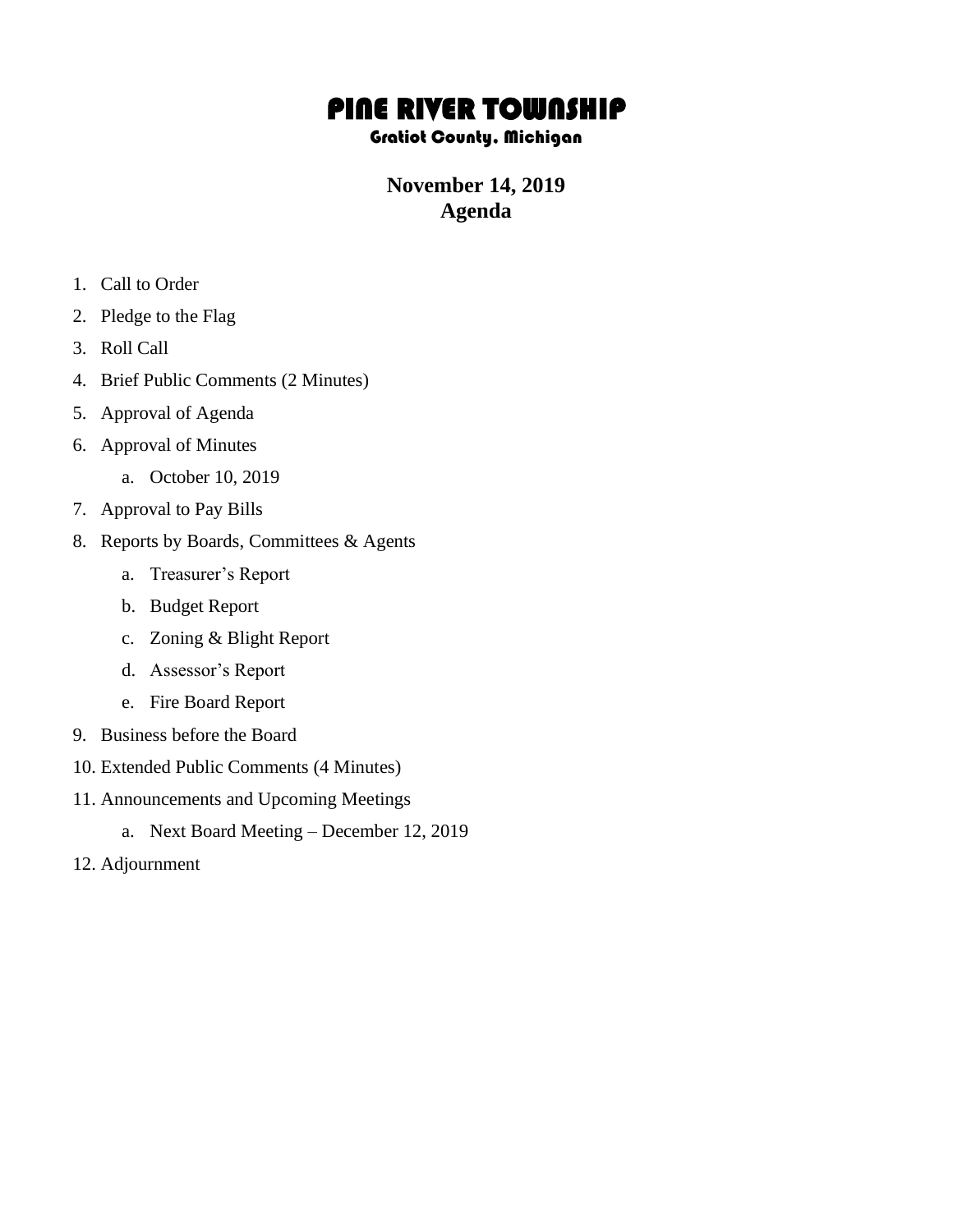## **MINUTES OF THE PINE RIVER TOWNSHIP BOARD MONTHLY MEETING November 14, 2019**

- 1) The regular monthly meeting of the Pine River Township Board was called to order at 7:00 P.M. by Supervisor Beeson at the Township Hall.
- 2) Pledge the flag: The board and the public said the pledge to the flag.
- 3) Roll Call: Baker: present, Best: present, Moeggenborg: present, Beeson: present, Humm: present. (5) Board members present, (0) absent.
- 4) Brief Public comments (2 minutes): Mr. Ervin Pettipas brought to the board a concern he has about his property and a well being approved for his new home. He had all the paperwork done for a well and then the county/EPA said he had to have city water. His quote for a well was \$4,600 and the quote for hooking into the city water system was close to \$9,700. He is asking the township board to help him with the cost of attaching to the city water system OR he is asking that his well permit be granted. There is concern on the boards minds that if he puts in a well there is potential for water quality issues in the future. They need to take it to their lawyer to determine how and what they should do. This issue will be addressed for final action at the December meeting. Supervisor Beeson is going to make some calls about costs, lawyer recommendations etc. to report back to the board at the next meeting in December.
- 5) Approve the Agenda:

Motion by Moeggenborg: second by Baker: to approve the agenda as presented. All present board members approved. Motion carried 5-0.

6) Approve the Minutes:

Motion by Best: second by Moeggenborg: to approve the Regular Meeting Minutes of October 10, 2019, as presented. All present board members approved. Motion carried 5-0.

7) Approval to Pay Bills:

Motion made by Moeggenborg: second by Best: to pay bills as presented in the amount of \$23,839.39. All present board members approved. Motion carried 5-0.

- 8) Reports by Boards, Committees & Agents
	- a) Treasurers Report Discussion: Board Reviewed, Bank Reconciliations have been received and reviewed by all present. Placed on file.
	- b) Budget Report Discussion: report placed on file.
	- c) Zoning & Blight Officer There are two open seats on this committee.
	- d) Assessor Report no report.
	- e) Fire Services The board has approved the purchase of a new radio system that is 800mhz system.
- 9) Business before the Board
	- a) More discussion about the water and well issue as stated in Public comments.
	- b) There was discussion about a Dial-a-ride milledge to be added to the spring election ballot.